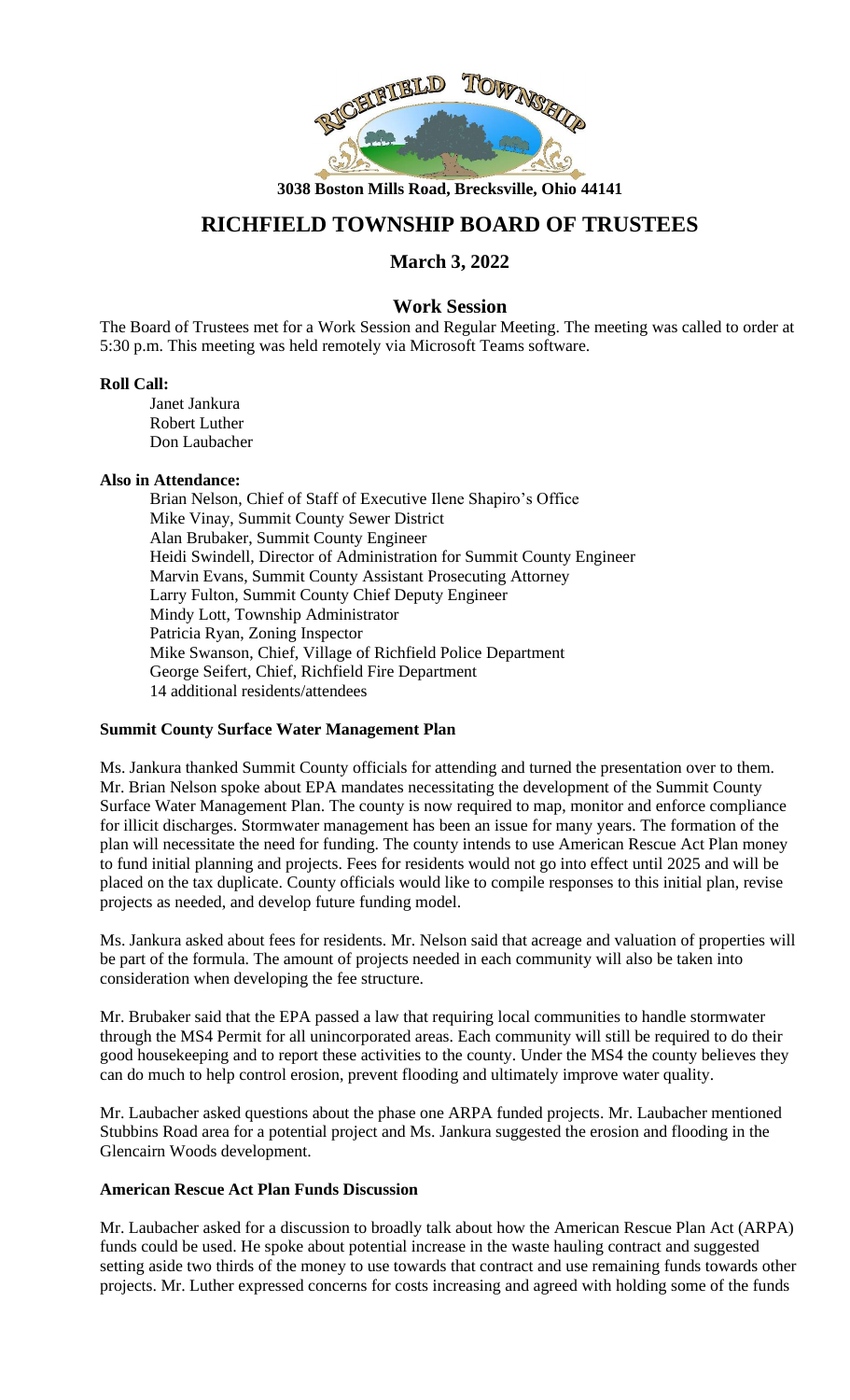back. Ms. Jankura also expressed concern for cost increases and asked about additional ideas for uses of the money. Mr. Luther said that Service Department Foreman Jerry Schall had suggested a generator for the building. Ms. Jankura asked about technology. Ms. Remec suggested redesigning the township website and also working on the township logo. Mr. Laubacher said that he would like to seriously consider the request from the Richfield Joint Recreation District (RJRD) for funds because of their loss of revenue due to the pandemic. He also mentioned making an arrangement for the chipper. Mr. Laubacher asked that these potential items be priced and to continue the discussion.

**MOTION by:** Ms. Jankura and seconded by Mr. Luther take a recess and reconvene at 6:30 p.m. for the Regular Meeting

**MOTION PASSED: Luther (yea), Laubacher (yea), Jankura (yea)**

# **Regular Meeting**

The meeting was called back to order at 6:30 p.m.

#### **Approval of Minutes: February 15, 2022 Rescheduled Regular Meeting**

Dispensing with the reading of the minutes, Ms. Jankura requested comments from Trustees Luther and Laubacher, who had no corrections or changes.

**MOTION by:** Ms. Jankura and seconded by Mr. Luther to approve the February 15, 2022, Minutes as presented.

**MOTION PASSED: Jankura (yea), Laubacher (yea), Luther (yea)**

#### **Department Head Reports:**

#### **Police:**

Chief Swanson provided a written report. He informed trustees on a new wellness program for officers, grant funds received for mandated trainings, and equipment updates to the jail.

#### **Fire:**

Chief Seifert submitted a written report and updated trustees on calls for service, which have continued to increase from previous years. He informed trustees on personnel changes and remodeling projects to the department facilities.

#### **Zoning:**

Ms. Ryan provided a written report for trustees and updated them on permits issued in February and zoning board meetings.

#### **Fiscal:**

Ms. Pinney was unable to attend the meeting. Ms. Remec requested a motion on her behalf to execute the contract for the upcoming audit.

**MOTION by:** Ms. Jankura and seconded by Mr. Luther to authorize the Fiscal Officer to execute the contract with Charles E. Harris & Associates for preparation of an Agreed Upon Procedures Audit not to exceed 50 hours at \$64 per hour, for a total of \$3,200, replacing the contract with Charles E. Harris for Financial Audit, which had been projected at 140 hours at \$64 per hour.

#### **MOTION PASSED: Luther (yea), Jankura (yea), Laubacher, (yea)**

Ms. Jankura proposed a motion for the Health Reimbursement Account.

**MOTION by:** Ms. Jankura and seconded by Mr. Luther to authorize the fiscal officer to transfer \$15,000 from the general fund and \$5,000 from the roads fund for a total of \$20,000 to augment the Health Reimbursement Account from purchase order # 20022.

#### **MOTION PASSED: Laubacher (yea), Jankura (yea), Luther, (yea)**